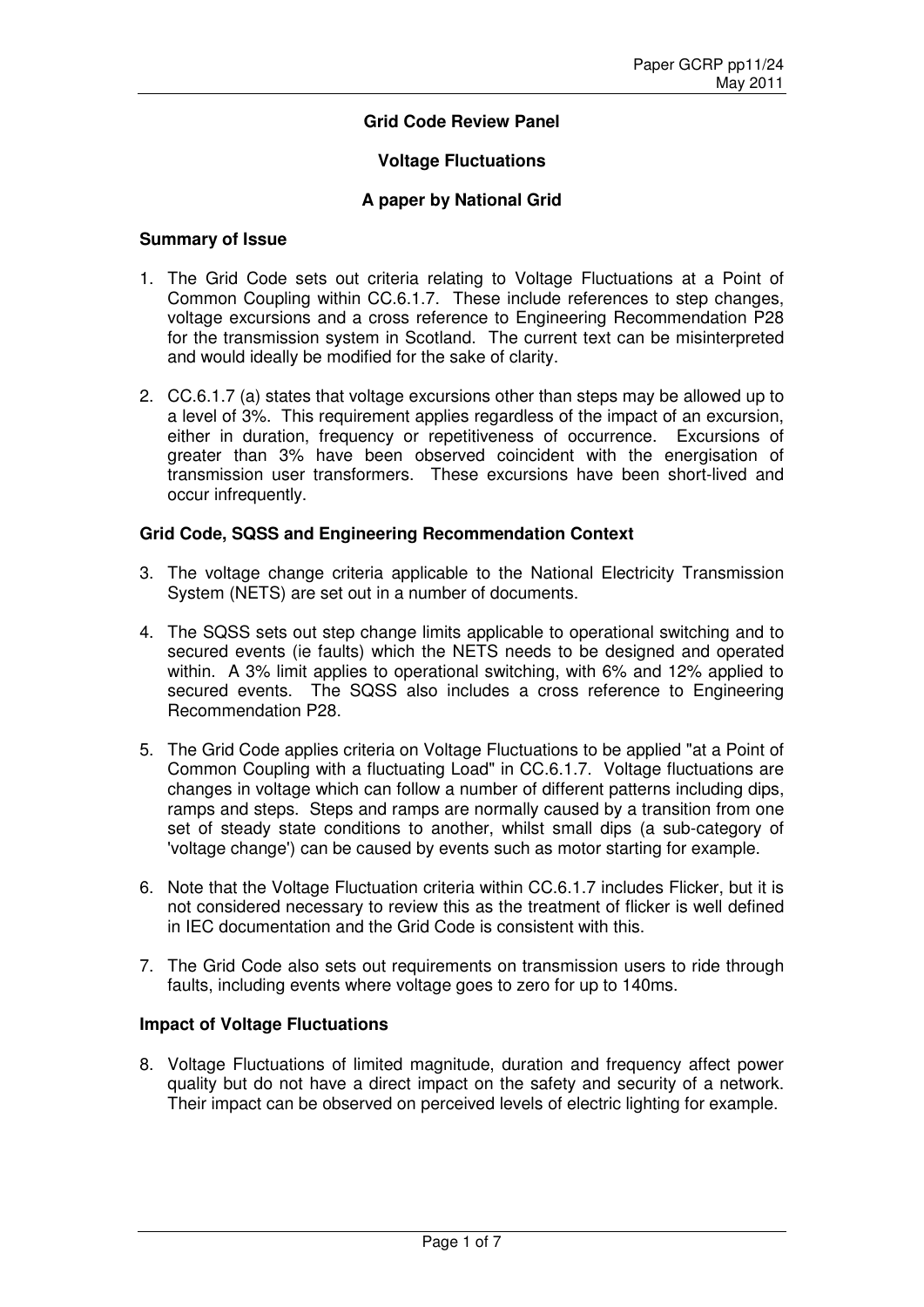9. Beyond a certain point Voltage Fluctuations can impact adversely on the operation of network customers' equipment (eg motors, computing equipment), including generating station auxiliaries. Some industrial processes are known to use low voltage relays to protect the equipment concerned. There is therefore a continuing need to manage Voltage Fluctuations.

#### **Impact of the Current Grid Code Criteria**

- 10. CC.6.1.7 imposes an absolute ceiling on the magnitude of voltage excursions. The requirement as drafted is equally applicable to events which occur frequently (eg a number of times per day) or occur once or twice a year, and events which are short lived or events which have a semi-permanent effect.
- 11. Additional equipment can be needed in order to make sure that the 3% limit can be met under all circumstances. Mitigation measures can include Point on Wave controlled switching equipment, additional switchgear and reconfiguration of the transmission network.

#### **Discussion**

12. This table below summarises the voltage change criteria applied to the NETS alongside an assessment of how often or regularly the applicable event would occur.

|                | <b>Type of Event</b>                                                                                                                                                                                         | <b>Frequency of</b><br><b>Occurrence</b> |
|----------------|--------------------------------------------------------------------------------------------------------------------------------------------------------------------------------------------------------------|------------------------------------------|
| $\mathbf{1}$   | Network faults will occur on occasion,<br>where voltage can dip locally by up to 100%<br>for a short period (100s of ms). Smaller<br>excursions caused by remote faults will be<br>observed more frequently. | 1 in >30 years for severe<br>dips        |
| $\overline{2}$ | Secured events (as defined in the SQSS)<br>can trigger step changes of up to 6% and<br>up to 12%                                                                                                             | 1 in $>10$ years                         |
| 3              | Infrequent or occasional planned events<br>can trigger steps or fluctuations of up to 3%<br>subject to local conditions                                                                                      | $1$ in $> 1$ month                       |
| 4              | Routine operational switching (as defined in<br>the SQSS) can trigger step changes of up<br>to $3%$                                                                                                          | A number of times per day                |
| 5              | Planned events which occur frequently can<br>trigger step changes or fluctuations of up to<br>3% as pre current practice and as per ER<br>P <sub>28</sub>                                                    | A number of times per day                |
| 6              | Repetitive operations (eg tap changing) can<br>triggers steps up to 1%                                                                                                                                       | A number of times per day                |
| $\overline{7}$ | Perceived Flicker levels<br>managed<br>are<br>within Short Term and Long Term limits                                                                                                                         | Continuous                               |

13. The table illustrates how criteria are applied to events which occur at different frequencies and regularities. Generally, more severe events are tolerated where they are expected to not to occur very often.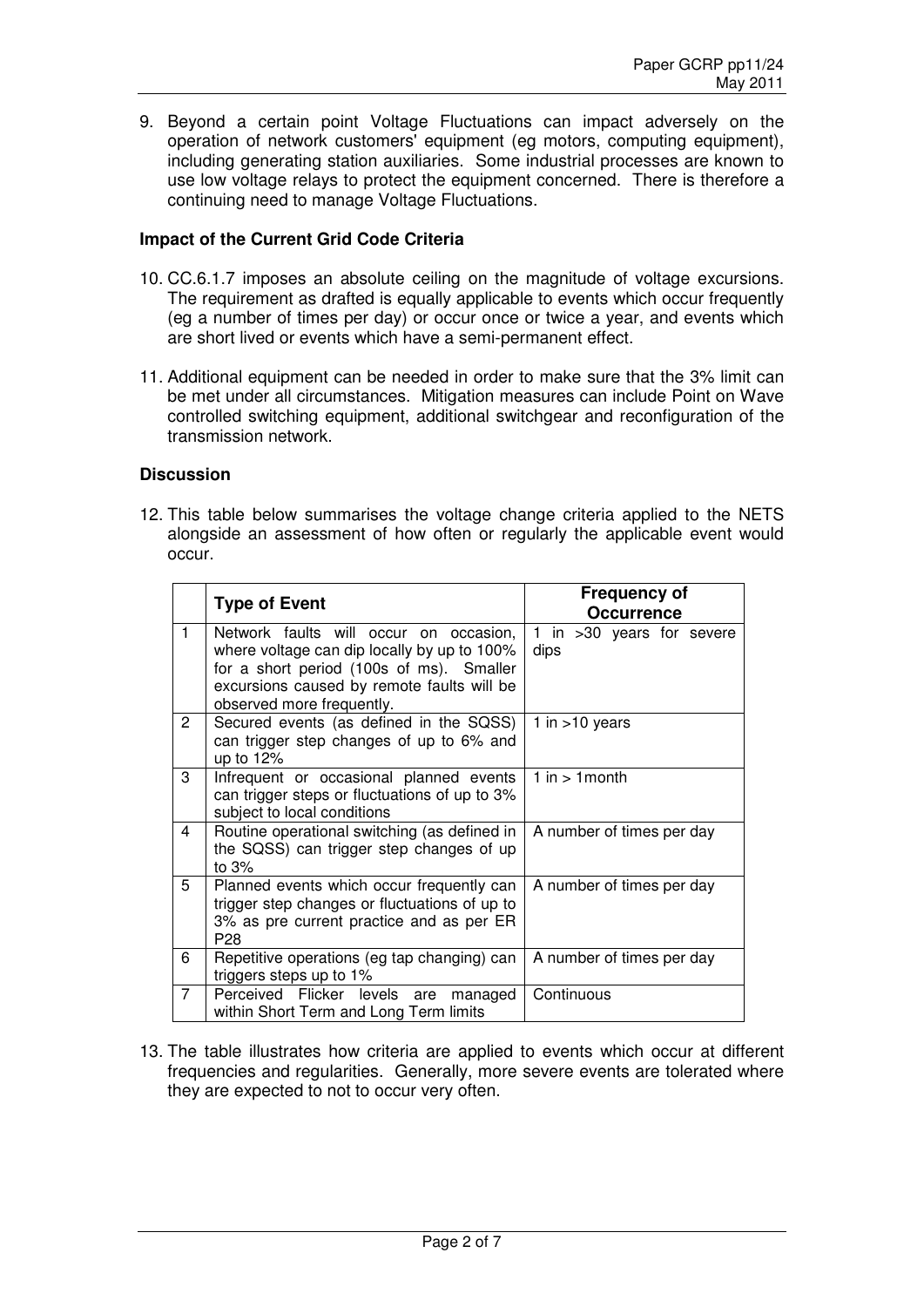- 14. However, it can be seen that the 3% change criteria applies equally to events which occur a number of times in a day and to events that occur at frequencies of less than once per month. Also, there is no differentiation between voltage fluctuations which last a number of milliseconds and longer events, including step changes where voltage does not return to its previous level.
- 15. The Panel is therefore asked to consider the criteria that should be applied to short voltage excursions other than steps caused by infrequent or occasional, non-repetitive planned events. Given the technical complexity of the issue it is recommended that a working group should be established involving representatives of Generators, Network Operators and, if possible, equipment manufacturers.
- 16. In developing any amendment proposals, the working group should consider:
	- a) the ability of affected equipment to withstand voltage excursions;
	- b). International standards relating to voltage fluctuations;
	- c) the need to define voltage excursions in terms of time, magnitude and frequency of occurrence;
	- d) the need for an absolute limit in the magnitude of a voltage excursions;
	- e) the costs of any mitigation measures; and
	- f) changes required to CC.6.1.7, excluding paragraph (b), to make the Grid Code Voltage Fluctuation criteria clearer.

## **GCRP Recommendation**

17. The GCRP is invited to establish a working group to review the Grid Code criteria on Voltage Fluctuations set out in CC.6.1.7.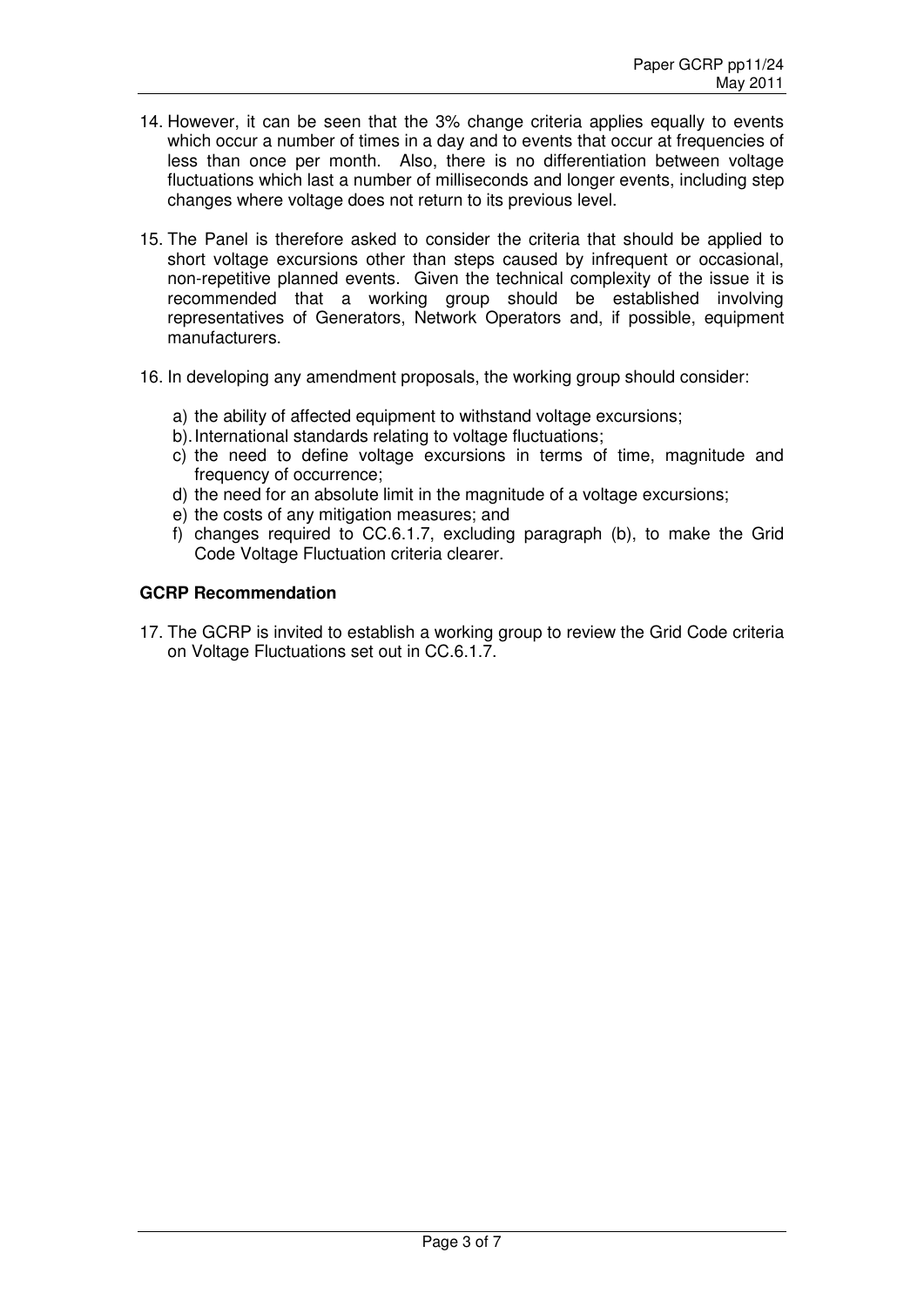# **Attachment 1**

Grid Code Text

## "Voltage Fluctuations

- CC.6.1.7 Voltage fluctuations at a **Point of Common Coupling** with a fluctuating **Load** directly connected to the **Onshore Transmission System** shall not exceed:
	- (a) In England and Wales, 1% of the voltage level for step changes which may occur repetitively. Any large voltage excursions other than step changes may be allowed up to a level of 3% provided that this does not constitute a risk to the **National Electricity Transmission System** or, in **NGET's** view, to the **System** of any **User**. In Scotland, the limits for voltage level step changes are as set out in **Engineering Recommendation** P28.
	- (b) For voltages above 132kV, **Flicker Severity (Short Term)** of 0.8 Unit and a **Flicker Severity (Long Term)** of 0.6 Unit, for voltages 132kV and below, **Flicker Severity (Short Term)** of 1.0 Unit and a **Flicker Severity (Long Term)** of 0.8 Unit, as set out in Engineering Recommendation P28 as current at the **Transfer Date**."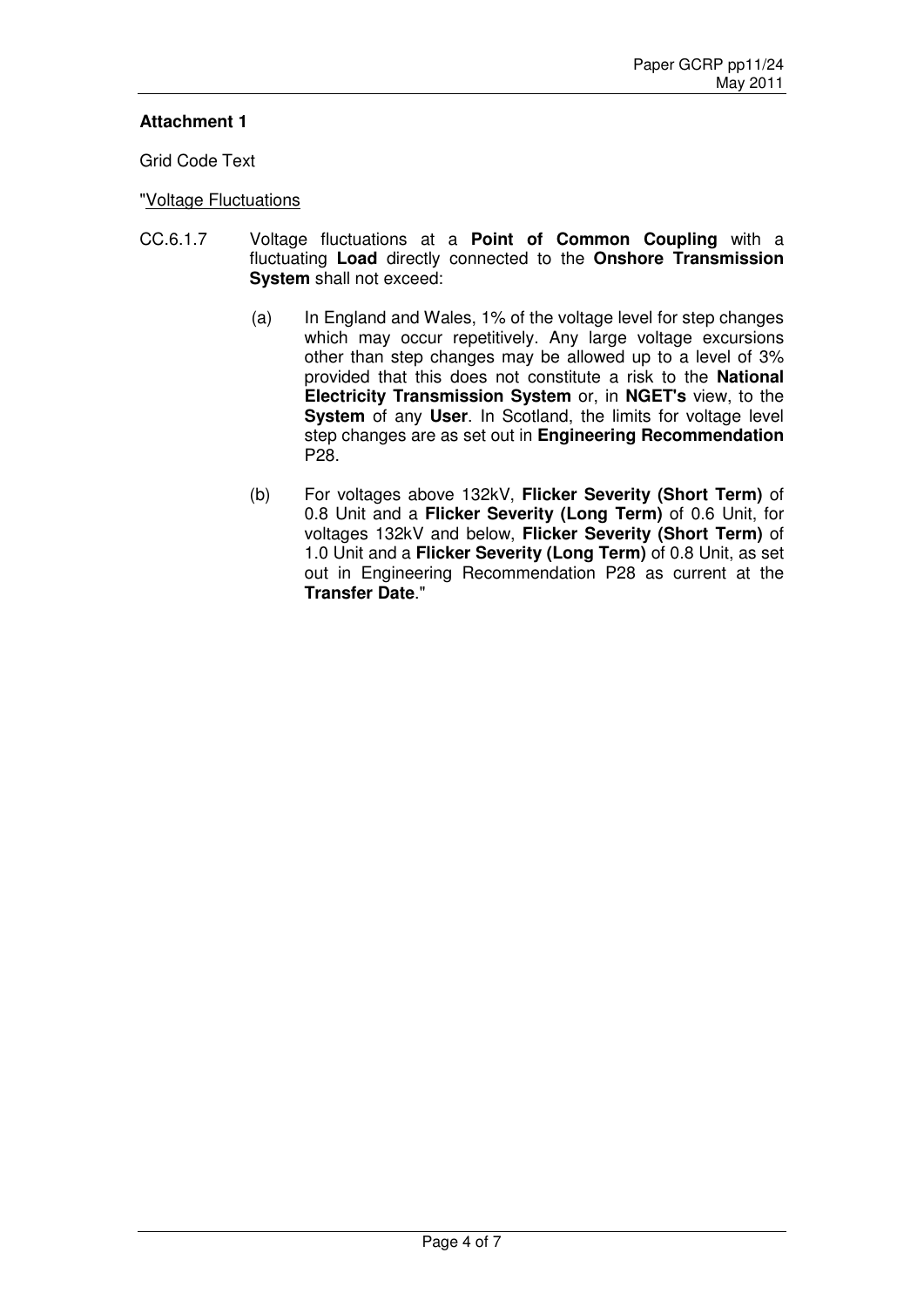# **Attachment 2**



Example Measurement Data from transformer energisation.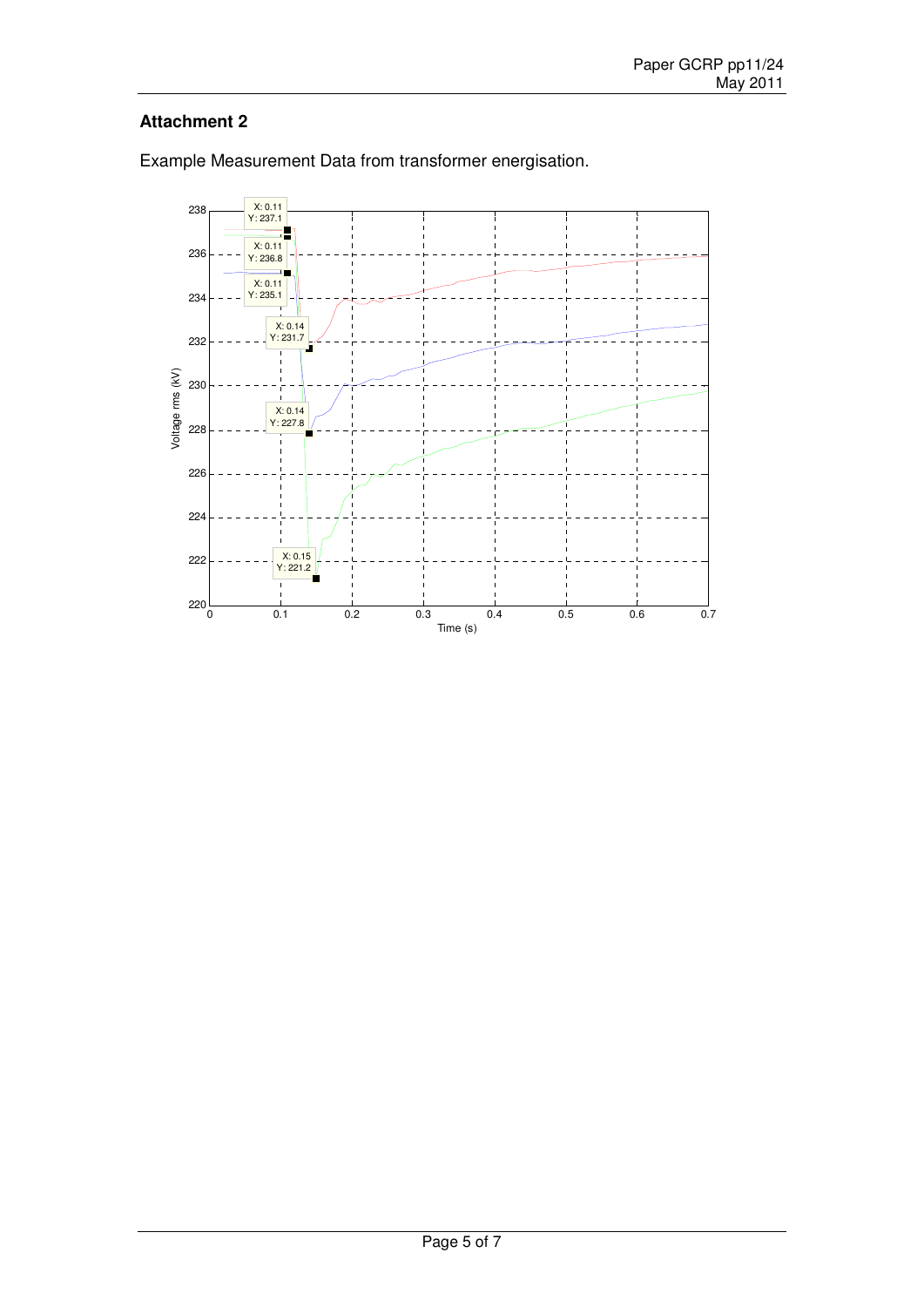## **Attachment 3**

# **Voltage Fluctuations Working Group [Draft] Terms of Reference**

#### **Governance**

- 1. The Voltage Fluctuations Working Group is established by Grid Code Review Panel (GCRP).
- 2. The group shall formally report to the GCRP.

## **Membership**

- 3. The Voltage Fluctuations Working Group shall comprise a suitable and appropriate cross-section of experience and expertise from across the industry, which shall include:
	- National Grid
	- Grid Code Users
	- [Equipment Manufacturers]

## **Meeting Administration**

- 4. The frequency of Voltage Fluctuations Working Group meetings shall be defined as necessary by the Voltage Fluctuations Working Group chair to meet the scope and objectives of the work being undertaken at that time.
- 5. National Grid will provide technical secretary resource to the Voltage Fluctuations Working Group and handle administrative arrangements such as venue, agenda and minutes.
- 6. The Voltage Fluctuations Working Group will have a dedicated section under the Grid Code part of National Grid's website. This will enable information such as minutes and presentations to be available to a wider audience.

### **Scope**

- 7. The scope of this group is limited to the Voltage Fluctuation requirements set out in CC.6.1.7.
- 8. The group will consider:
	- a. The information available on the ability of affected equipment to withstand voltage excursions, where affected equipment includes distribution connected customer equipment and transmission connected equipment such as generating station auxiliaries;
	- b. International standards relating to voltage fluctuations including the terms steps, ramps, sags, swells and dips;
	- c. The need to define voltage excursions in terms of time, magnitude and frequency of occurrence;